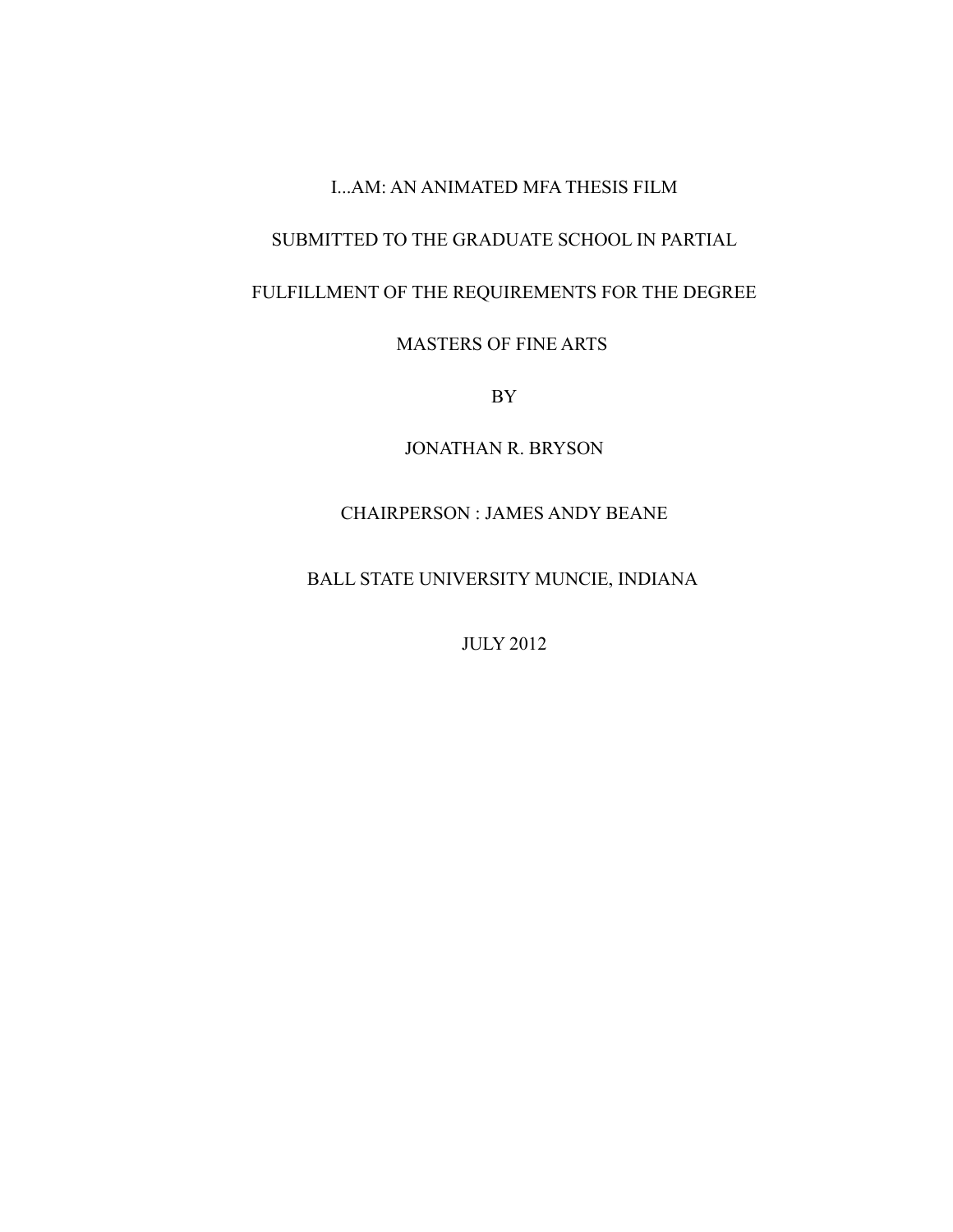### I. Statement of the Problem

We believe what is real based upon a unique cocktail of sensory perception and faith. How do you know that you are alive? How does anyone confirm that they ever existed at all? This idea is one of the greatest philosophical debates to be raised over the centuries of human history. How can one person provide irrefutable proof that he or she ever existed? Or that the rest of the world even exists?You may very well experience these sensations right now, because your nerve endings are telling you that you are experiencing them. But, beyond those nerve endings, what is telling you of these sensations?

How do we know that we are not being fed sensations to build up a false perception of reality? It is with these questions and arguments that I will introduce you to my film and its characters, Dr. Keegan and Auto, and their unique positions on this complex problem. We will spend three minutes and fifteen seconds with Dr. Keegan and his mechanical assistant. In that time inside my created world, the characters will discuss and argue their varied opinions on the matters of life, death, and existence. Furthermore, I will discuss the influences on this animated short film, including classical artworks,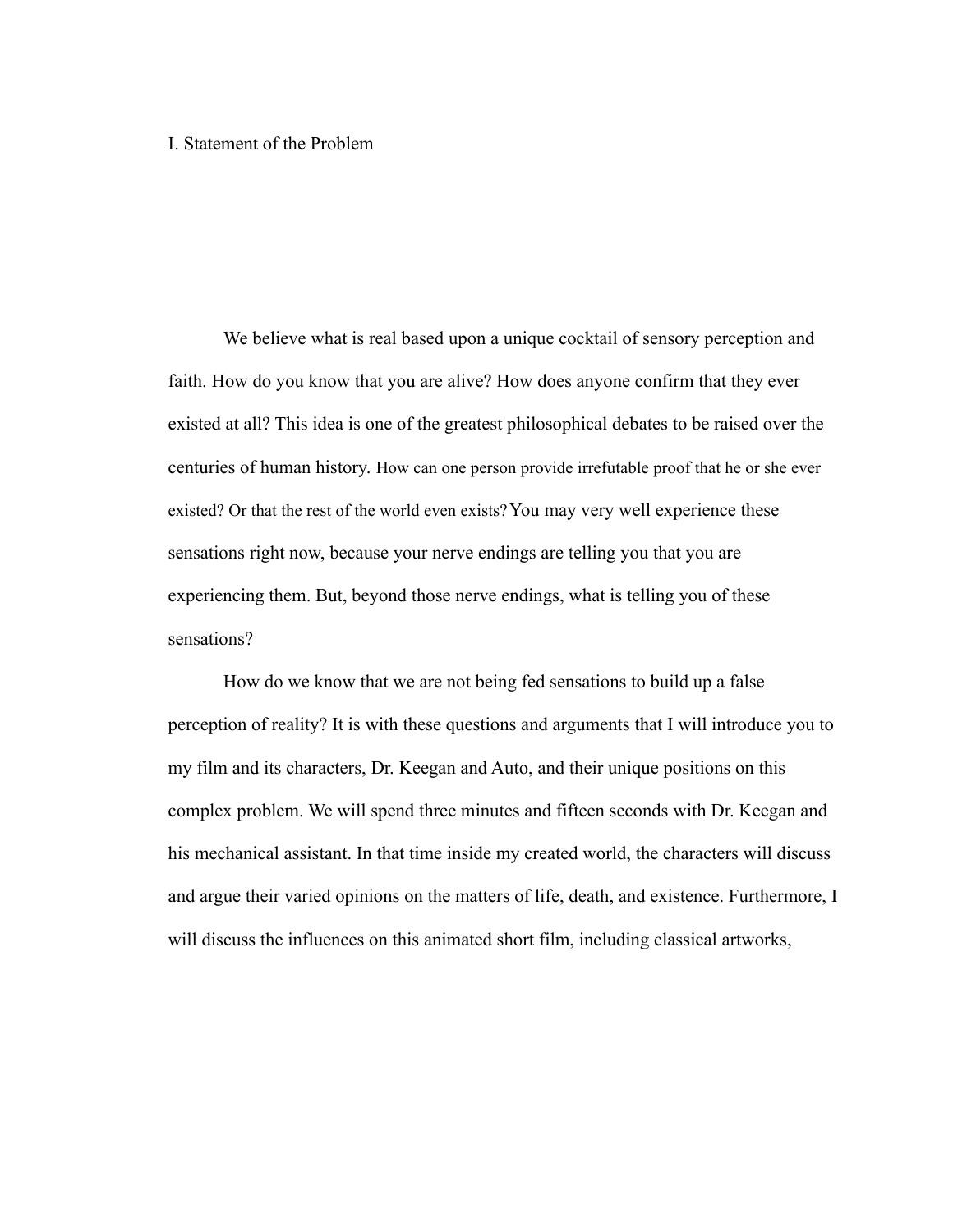contemporary films and ancient philosophical texts.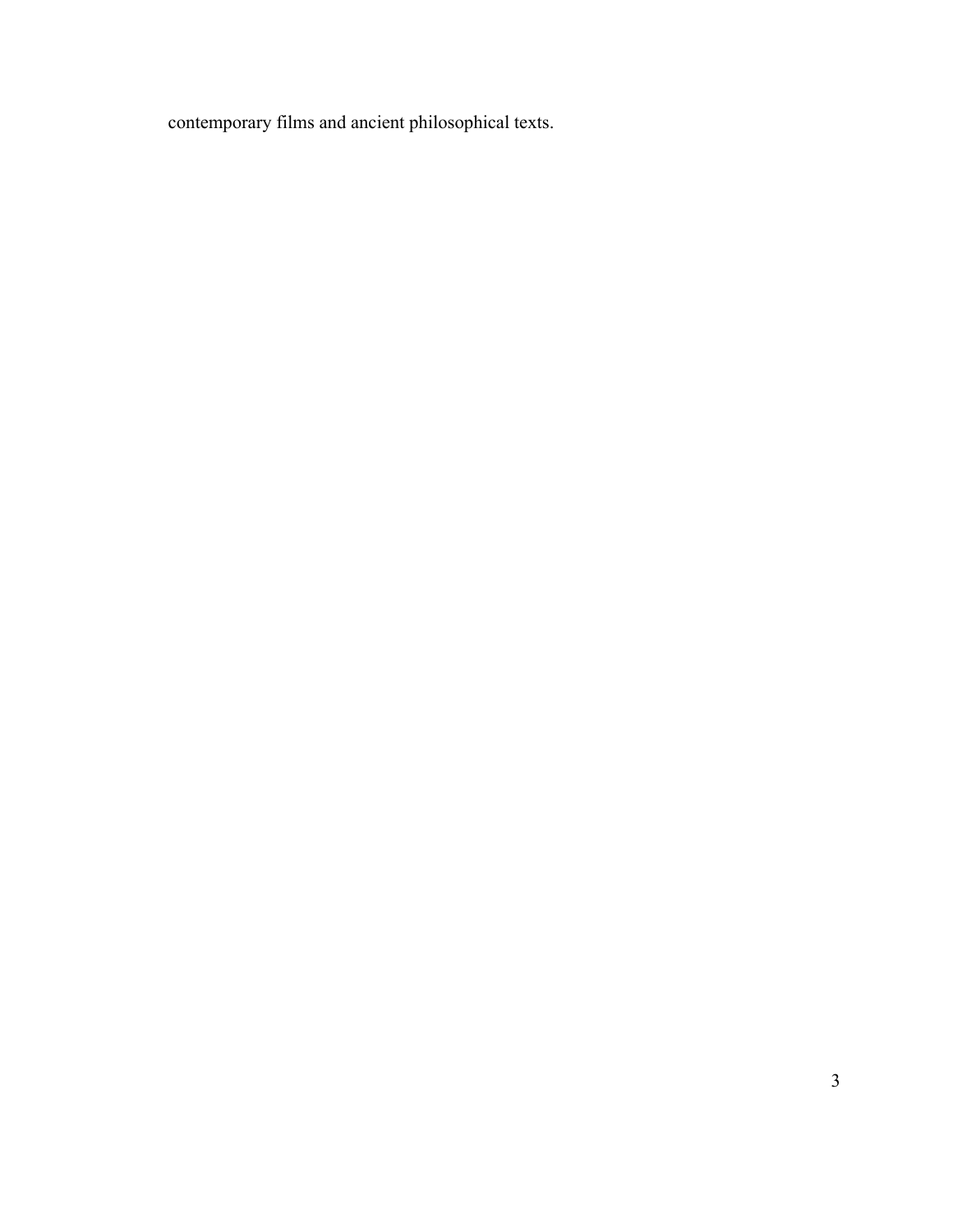## II. Influences

The influences for *I...Am* are varied but share common themes. I have picked a number of works to touch on and describe how they have impacted *I..Am*. as an animated film. These important influences are films such as *The Matrix, Shutter Island,* and *Inception* along with artworks by Thomas Eakins. Lastly, I will address the literature of Plato, Renee Descartes, Isaac Asimov, Keith Laumer and Philip K. Dick.

The science fiction film series *The Matrix* follows the story of Mr. Anderson (Neo) as he discovers that his life is not exactly ordinary. In fact, the hero learns that the real world is gone, and in its place is a reality filled with horrific robots that have enslaved the human race, using them as batteries for the machines themselves. All along we are kept at bay with a complex simulation that mimics real life in such great detail that we are all fooled and remain obedient. This film, and its two sequels, influenced me greatly by forcing me to consider what is real and where is the proof of this reality. It seems ludicrous to even suggest that what we experience on a daily basis might not be more than well timed impulses to our brain. However, the Wachowski brothers who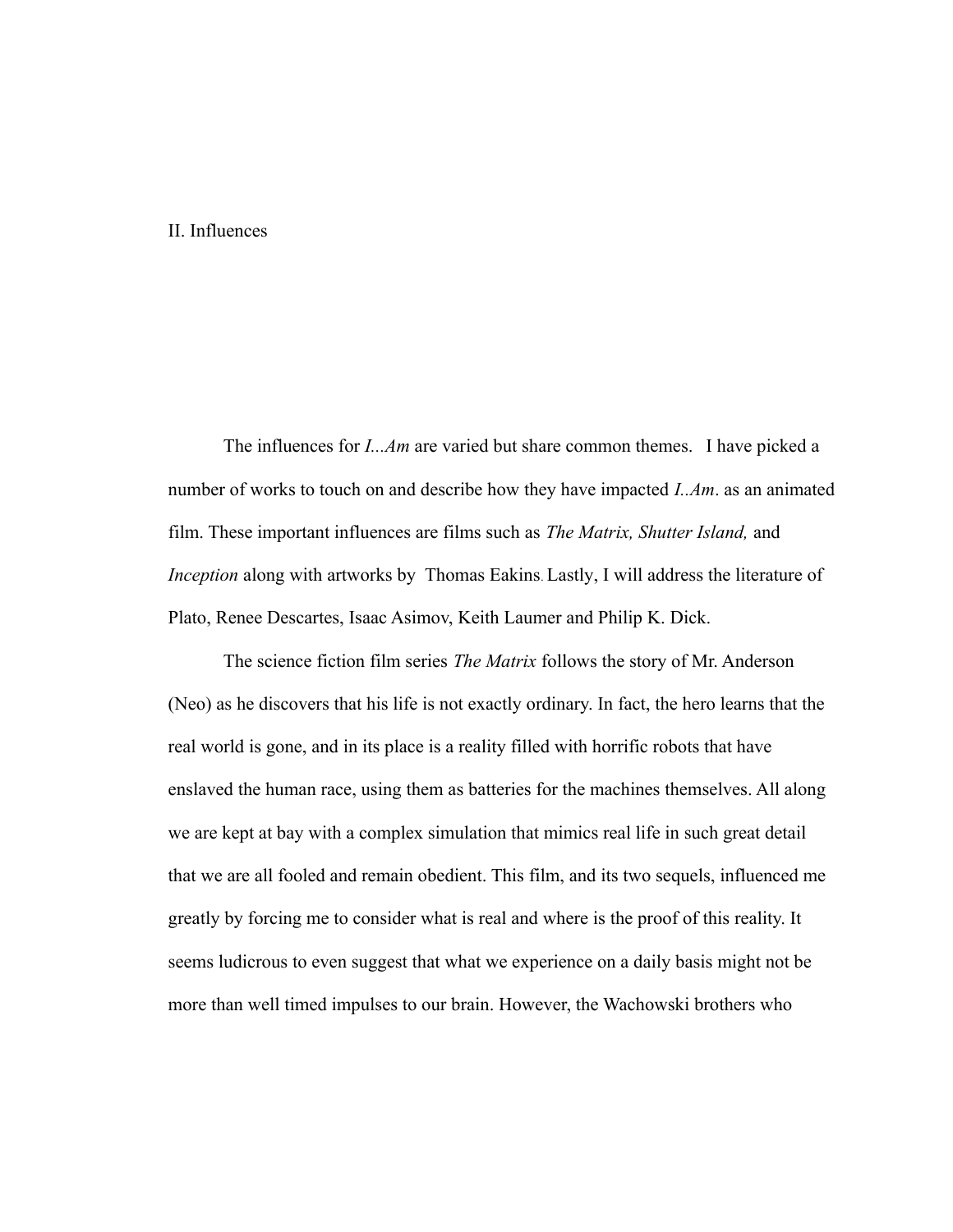created and directed these films go at that notion with a fist full of cash and special effects. They used the story of *Alice in Wonderland* by Lewis Caroll as a plot device continually throughout the first film. Early on, Morpheus asks how far down the rabbit hole will Neo go? In my film, Auto is the quizzical child persona to the mentor Keegan's grizzled old man. Auto asks questions constantly. He is a child wanting to know everything there is, and it leads him to the same question that *The Matrix* proposes: How do you know?

In the film *Shutter Island,* Leonardo Di Caprio plays an FBI agent that investigates a missing patient from a mental hospital located on an island. As the film progresses, DiCaprio's character begins to mentally break down, until it becomes plausible that the FBI agent character is a facade being played out time and time again in this mental hospital. This film underlines the tentative hold we have on reality and how easily it cracks and crumbles under the weight of intense scrutiny. Everything you believe can be wiped away if someone poses the right questions, making yourself fall for the deception.

Another Leonardo DiCaprio film is *Inception* by Christopher Nolan. This film truly defines the term mind-bending as it dives deep into the human psyche as a team works to implant an idea into their targets' mind. The world breaks down as the main characters go deeper and deeper into each other's minds until finally we reach limbo and the excruciating hell of entrapment. Nolan brings up a brilliant question of time and space being simply relative to others encountering the same experience. He then wraps it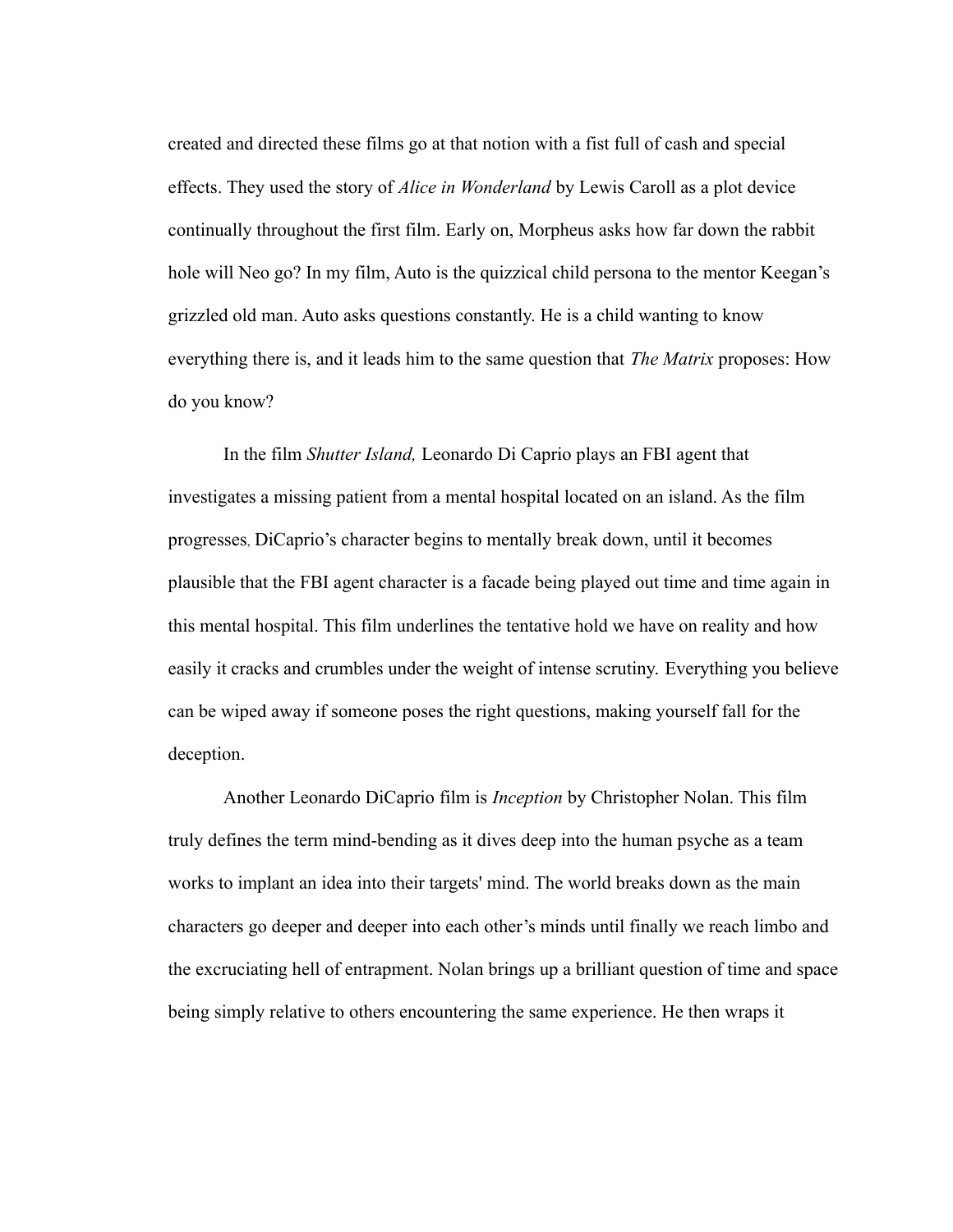around other dimensions in a fashion similar to an onion, never knowing which reality is true, until one finally accepts it



Thomas Eakins, *Gross Clinic*, 1875



Thomas Eakins, *Agnew Clinic ,*1889

Many of the plot driven themes in my film come from the questions raised by motion pictures, but I also have a number of artworks influencing my work as well. For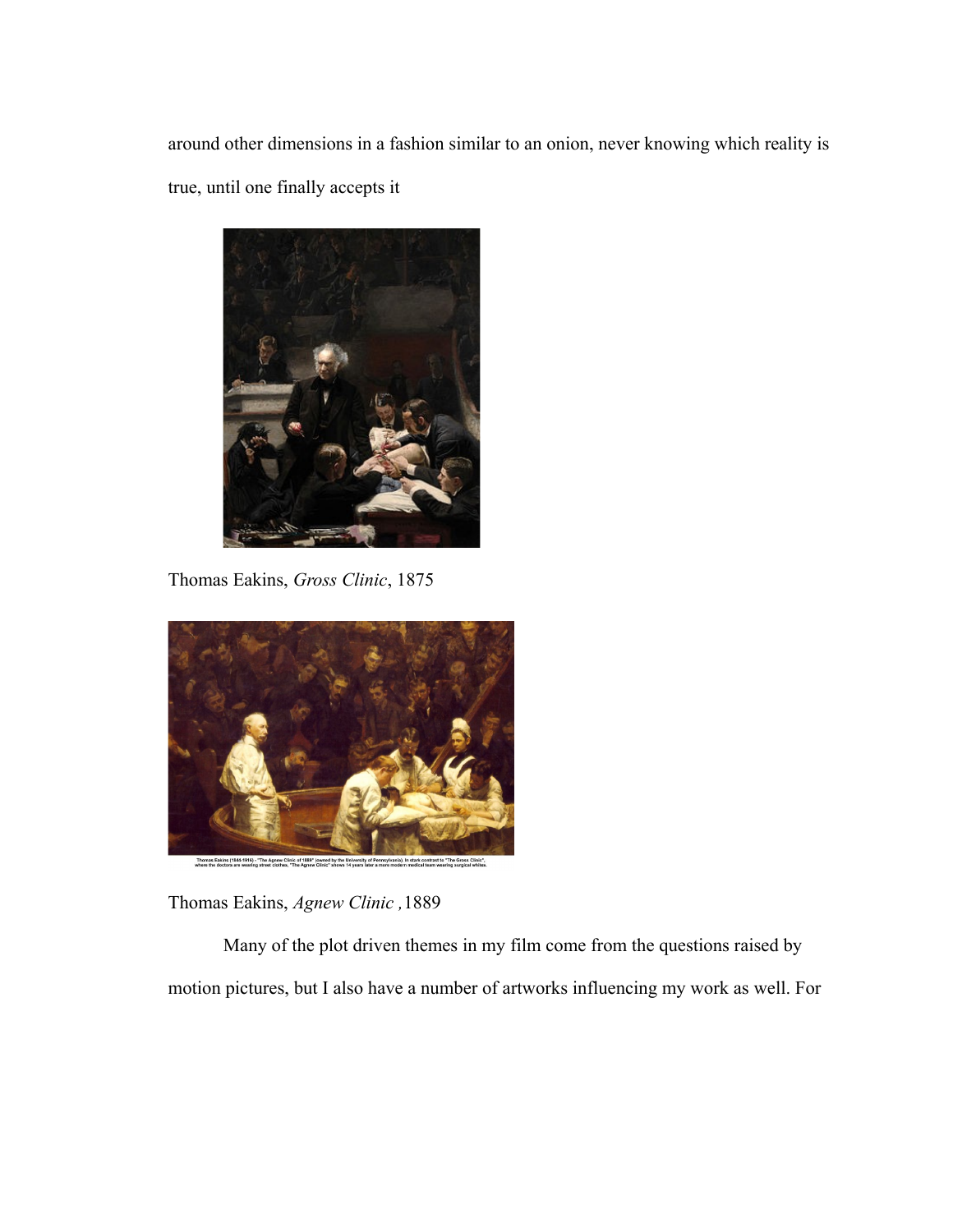my use of color in this film, I found a few artists that matched the uncomfortable feeling I wanted to capture. Thomas Eakins, the 19th century painter, had a grotesque vision. Two of his paintings, *The Agnew Clinic* and *The Gross Clinic* were both instrumental in my layout of color and modeling detail. For me, *The Gross Clinic* is an important artwork that graphically illustrates surgery, and along with *The Agnew Clinic*, depicts the body as a machine. It is something to be studied rather than shrouded in mystic theory that medicine adopted previously. *The Gross Clinic* also established surgery as a teachable subject depicts Gross lecturing to his students. Eakins' colors in the *Gross Clinic* are visceral, illuminating our senses to a raw human body. This is in stark contrast with *The Agnew Clinic*, where we find an advancement of medical theory, as it is clean, brightly lit, and organized in a collegiate manner. The *Agnew Clinic* especially influenced my choice of color palette for my morgue. The warm values used and direct lighting in the painting I incorporated into my own film as the strongly lit ceiling lights the plainly dressed doctor, and the surrounding audience which I made into the six cameras watching the characters from the walls. In *The Gross Clinic,* the dark shadows were also brought into my film to center on the characters, illuminating themselves as well as the body in the warming glow of the ceiling lights and side lighting from the x-ray light boxes. I used these shadows as a story telling device at different times for Auto and Dr. Keegan. Two examples of this technique, first when Auto opens the cooler behind Keegan, he is nearly lost in the shadows but his ghostly eye lamps and hoverpads give him a sinister appearance of Death itself. Secondly I use the lighting to my advantage when Auto is in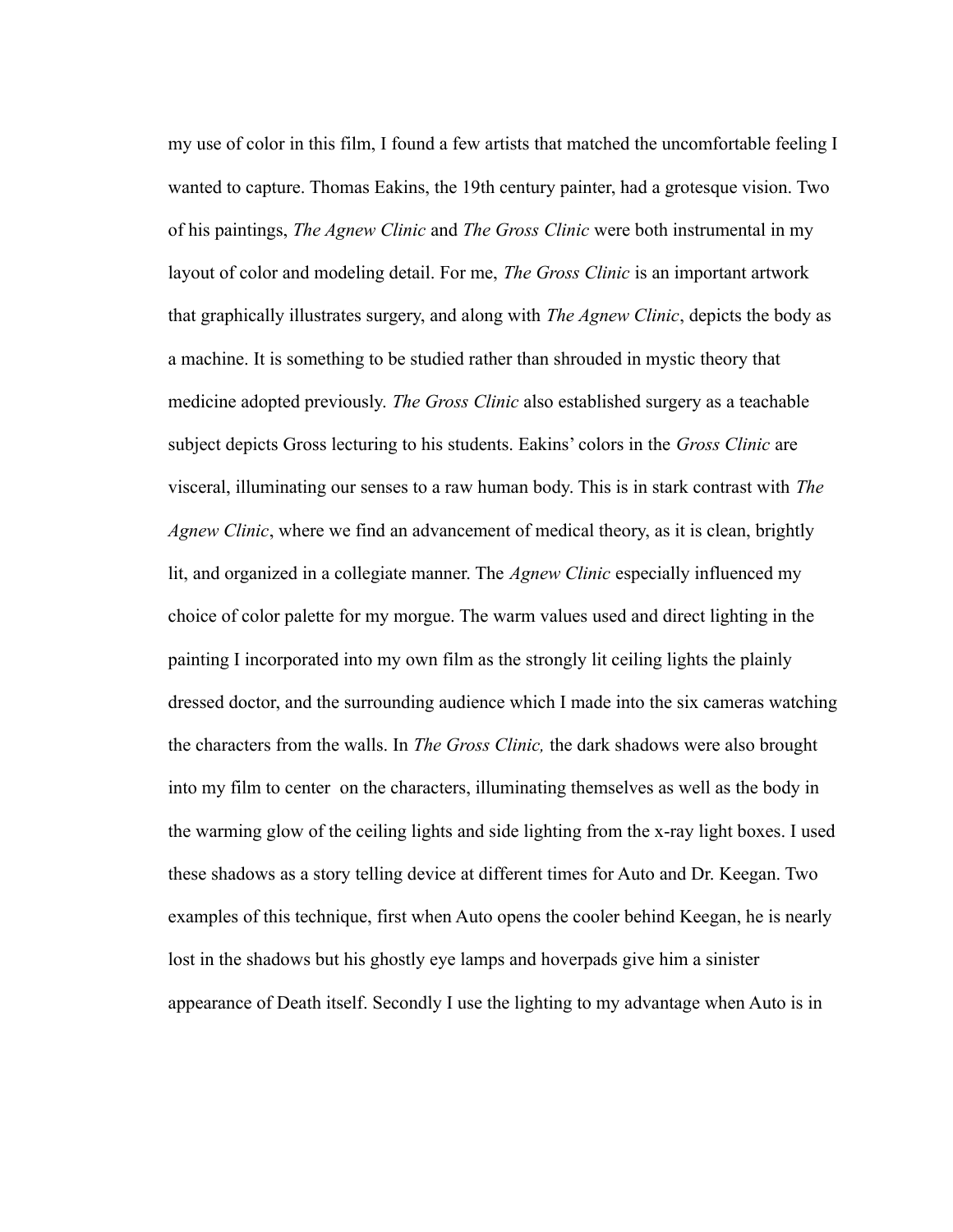the forground of the film at the mirror, here we see a reverse shot of the reflection in the mirror and an over the shoulder shot of Auto looking at the doctor during his last words. Auto is illuminated but here Dr. Keegan becomes the subject of the shot, as he is brightly illuminated in by the ceiling lighting just before he dies.

While many of my influences are found in films and artworks, it would be negligent not to mention the wealth of philosophical debate I have taken from literature. Plato and other philosophers have debated the existence of knowledge, its sources, and the reasoning for reality itself for well over two thousand years. Auto Maton and Dr. Keegan both are loosely based on the teacher-student relationship between Plato and Socrates. Auto Maton was created as a characterization of Plato. Plato was well known for his recordings of life, ideas and experiences. I represented this idea by Auto being a highly skilled assistant to the elderly Keegan. The doctor, however, was created as an analogue to Socrates. Historically, Socrates is represented through the writings of his students such as Plato. Working with that limited historical view of the teacher, I chose a frail, elderly human whose last moments could be recorded in full detail by Auto and wall cameras mounted around the room.

Another philosopher who influenced *I..Am* is Rene Descartes. His famous quote, "Cogito ergo sum" translates to " I think, therefore I am" is the first phrase that spurred the initial direction of this film. His reasoning of thought proves existence and doubt also proves reality. He doubts perception of the senses, understanding that they can be tricked into lying to oneself. This is a strong point that is true today with photo-realistic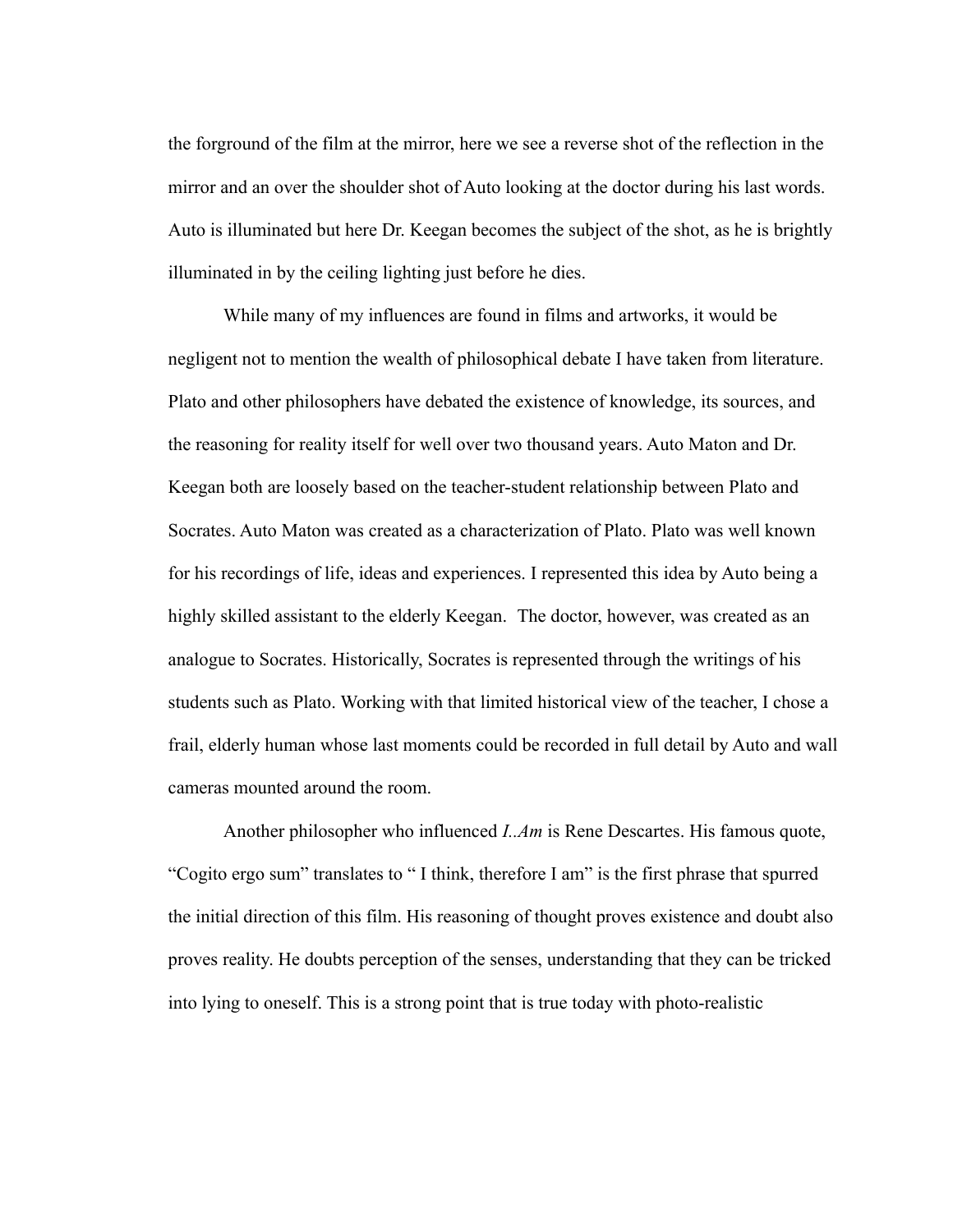animation and image editing abilities. From this, he brings up the Mind-body dichotomy of Dualism, which is a school of thought that discusses the incongruent nature of the mental and physical experiences that make up reality. Descartes' ideas on this subject, coupled with Plato's theories of denying the material world at face value, spawned my own personal philosophical ideas regarding reality. In particular, that reality is little more than the brief encounters between one's self and extra-personal relationships, events and communications. Each person has their own definition of reality based solely on their own personal meetings with other beings, but if that encounter never happens, then that unknown never existed in the first place, until it touches some portion of your psyche and alters it from that point onward.

I also incorporated ideas from the science fiction writings of Phillip K. Dick, Issac Asimov, and Keith Laumer. All three are well known authors from the twentieth century, and often featured automatons and cybernetic life forms in their work. Asimov established the rules of ethics for robots that nearly all science fiction uses today, namely, the three laws of robots:

- 1. A robot may not injure a human being or, through inaction, allow a human being to come to harm.
- 2. A robot must obey the orders given to it by human beings, except where such orders would conflict with the First Law.
- 3. A robot must protect its own existence as long as such protection does not conflict with the First or Second Laws.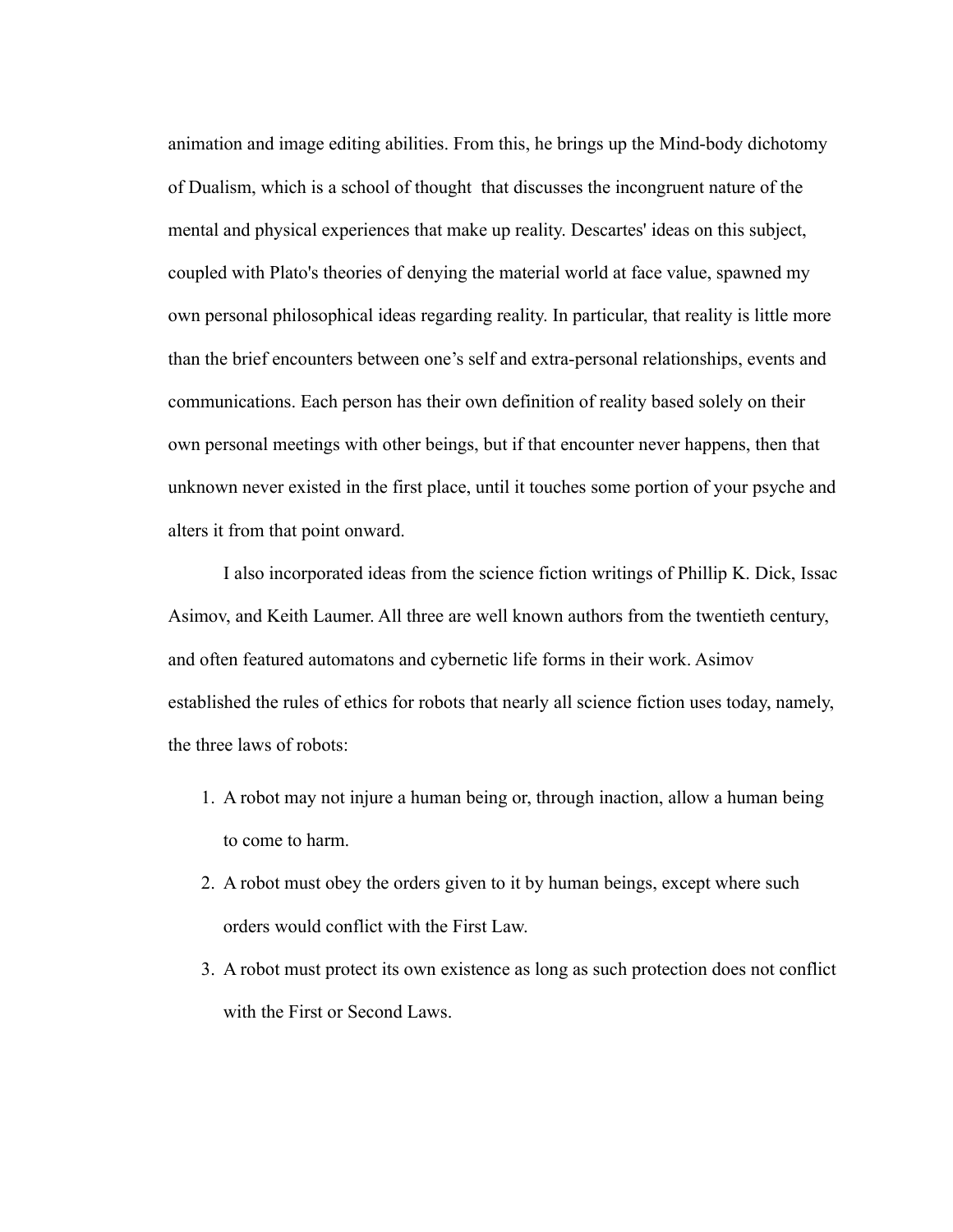With these three laws, I worked to create Auto as an interesting character to both see and hear. Auto follows the rules, avoiding conflict and inflicting harm onto his human master, but he is rather ambigious about his intentions and motivations. Within the first minute of the film, it is clear that Dr. Keegan is not healthy, and in another sixty seconds he is dead on the ground. Auto does nothing about this and watches as this man dies a painful death while speaking on its own views of God. But Auto sees death everyday, and understands humans will die inevitably. It has prepared for Dr. Keegan's death, having watching him for years Auto knew today was end of the line. Afterwards, Auto falls back on his programming. The robot picks up the corpse and lays it down on the table. It then drapes a cloth on the body and utters the final words, "I will finish up here shortly" before shutting the door on Dr. Keegan

Keith Laumer co-wrote another series that I read as a child called *Bolo!* The short stories and novels concerned the lives of sentient robotic battle tanks, and how long-term combat affects these artificially intelligent beings. One idea taken directly from Laumer is the idea of measuring lifetimes for various beings. In many cases, these Bolos existed for many decades, centuries and in some instances, millennia, well past the lifespan of humans that controlled them. In the film, Dr. Keegan says to Auto, "And you Auto, YOU are just a machine, you will never die!" This line is a double-edged sword, both a compliment and an insult. Calling this robot "just" a machine means it will miss out on the events of life and death, growth and maturity that all life forms go through. Therefore, Auto being accused it will never die while Dr. Keegan breaths his last breath comes as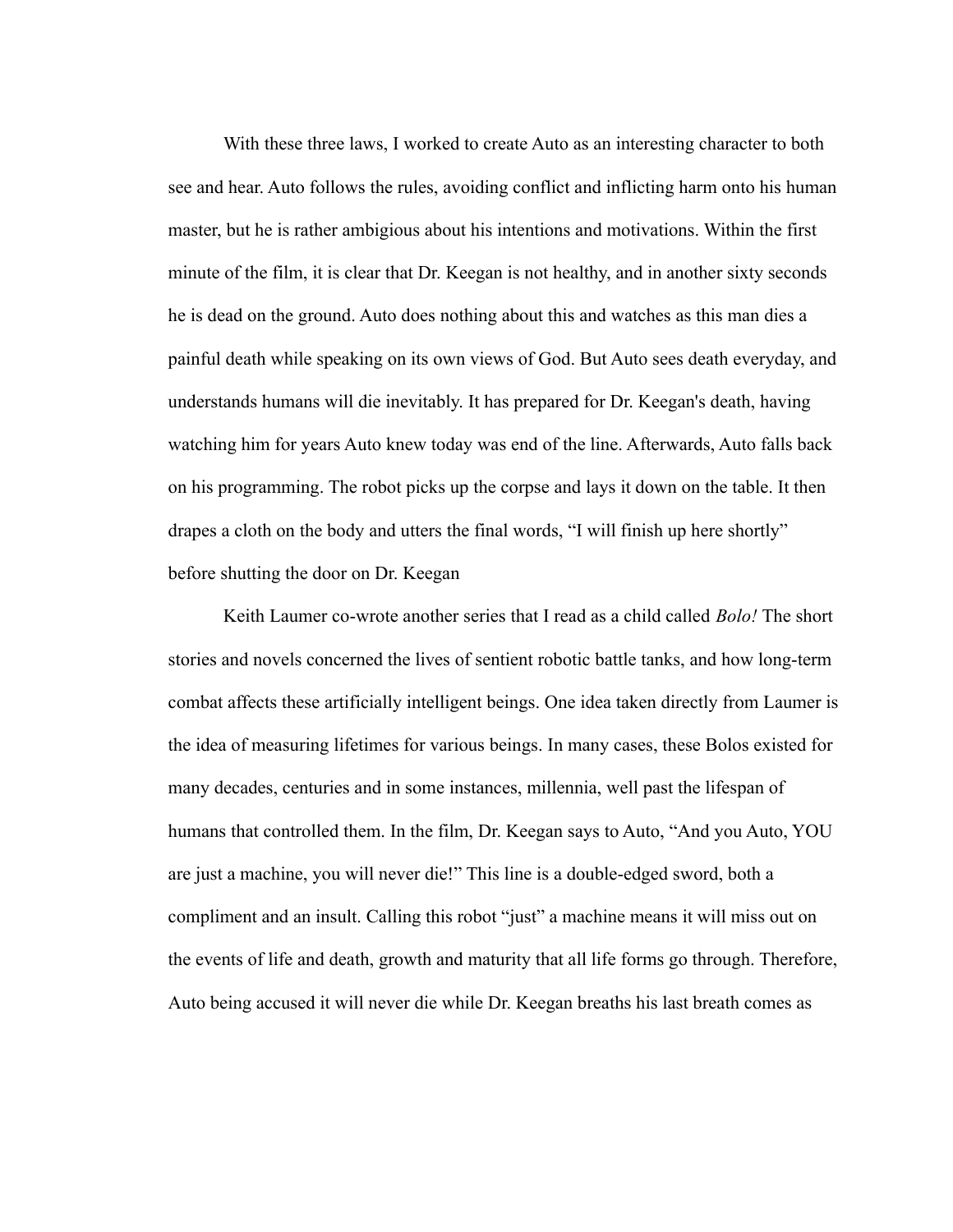both an insult and a compliment to the robot. Whether Auto realizes this or even comprehends it is unclear. Auto raises a scapel to examine it when he hears that comment from Dr. Keegan. If Keegan had survived the heart attack, he might not have survived much longer after those last words.

The influences on *I...Am* are varied and are incorporated in different ways into this film, as it discusses the question of empirical proof of reality as either a series of experiences between different beings or artificially planted into our minds. Films such as *The Matrix, Shutter Island,* and *Inception* all present the idea of reality being based on false assumptions, planted ideas, and personal constructs. With the paintings of Thomas Eakins, I took a more literal approach with identifying the color theory behind the works and modeling the morgue to mimic the visceral images of *The Gross Clinic*, yet following *The Agnew Clinic'*s strong lighting sources. In the script, I included the ideas of Plato, Socrates and Descartes concerning reality and how it can be defined on a number of levels. I also brought in previous ideas presented by Asimov, Dick and Laumer to distinguish the relationship of Auto Maton and the Doctor.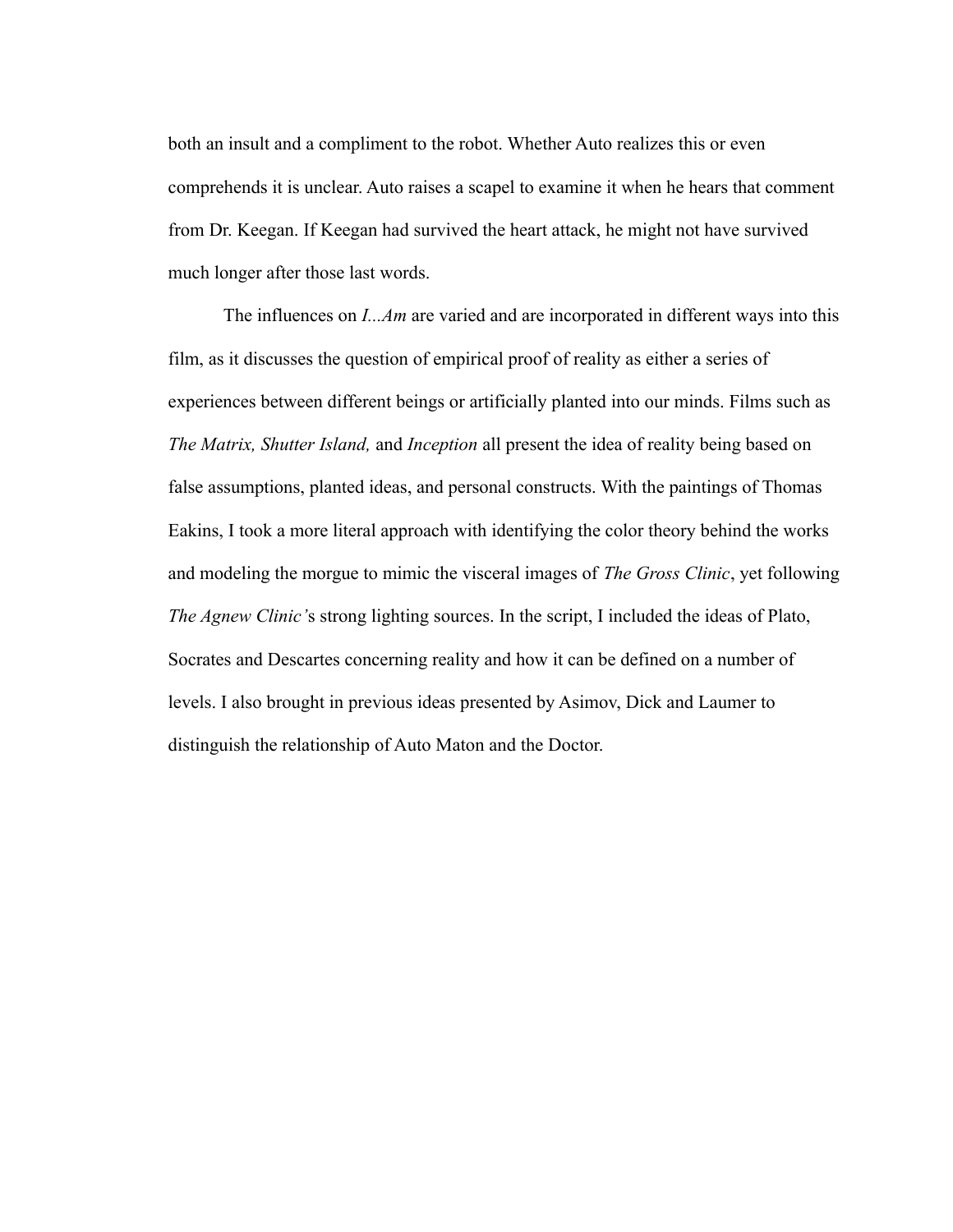#### III . Description of the Artwork

*I...Am*. is a short film that lasts approximately three minutes and twenty seconds. To an animator, this is about two hundred seconds of animation. Taking this even further, at twenty-four frames per second, my film consists of four thousand eight-hundred frames. In the film, two characters, Doctor Otto Keegan and his robot assistant Auto Maton dissect a human cadaver in a rundown, grungy morgue and Auto, the ever curious robot, questions the meaning of life, much to his superior's chagrin. Most importantly, Auto builds a logical argument proving that what you see, hear, and feel is not real. The Doctor however, staunchly disagrees, and the argument comes to a head when Auto reveals that since he cannot prove what is reality, he coincidently cannot disprove the existence of a god. This angers Doctor Keegan, stating that he has never seen proof of a divine being and that Auto, being a robot, has no business expounding on such ideas. The conflict abruptly ends as Keegan dies in a fit of pain on top of his cadaver. Auto, being the preprogrammed being he is, takes over and places the Doctor in a cooler and ends the film.

Both Keegan and Auto are at a pivotal place in their respective lives. Keegan is an elderly doctor, a surgeon that has worked most of his life as either the savior or deliverer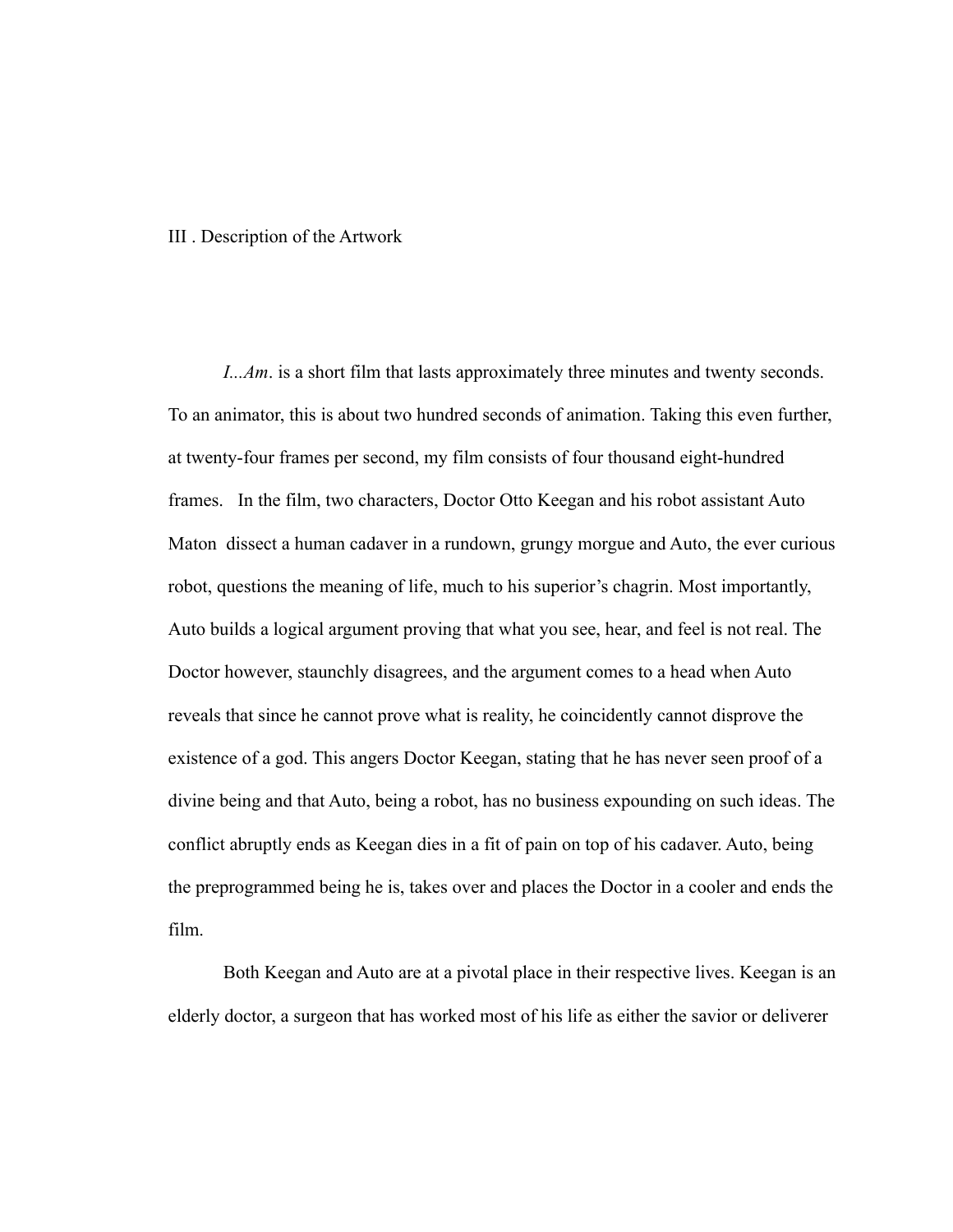to death for many people. He is tired, and jaded to new experiences. Otto Keegan is no stranger to painful realizations of reality himself; twenty-four years previously, the Doctor was in a car accident, killing his wife and nearly himself. His mechanical arm is the painful memory of the day he survived and is a reminder of who he lost. He lives out his final, painful working days as a coroner performing autopsies on cadavers whose own realities have ended. Auto, however, is a Model-A medical assistant droid whose purpose is to assist and perform surgeries on patients, hence his internship with Dr. Keegan. While he is installed with a working knowledge of human anatomy, Auto's programing cortex is amazingly human-like, and therefore he learns through watching and mimicking his teachers. A side effect of his sapient styled autonomy is a deep interest in creativity and philosophical discussions, which is typically an annoyance for Keegan. Here we come across Keegan and his protegé as they are dissecting a victim. Soon Auto begins to reveal what he has been wondering for several months by asking what is death?" and therefore inferring "what is life." Auto begins to ponder Plato's ideas in *The Republic* by defining an object, he gives it meaning, life, existence.

The film was created as an intellectual exercise to examine the concepts discussed by Descartes and Plato. Computer-created animation was an appropriate medium in my mind for this topic because three-dimensional animation allows an artist to artificially create a world built entirely from one's own creativity. As discussed previously, Dr. Keegan began as a frail and opinionated elderly gentleman, but his character often wavered from grandfatherly to antagonistic towards the robot. I settled on a middling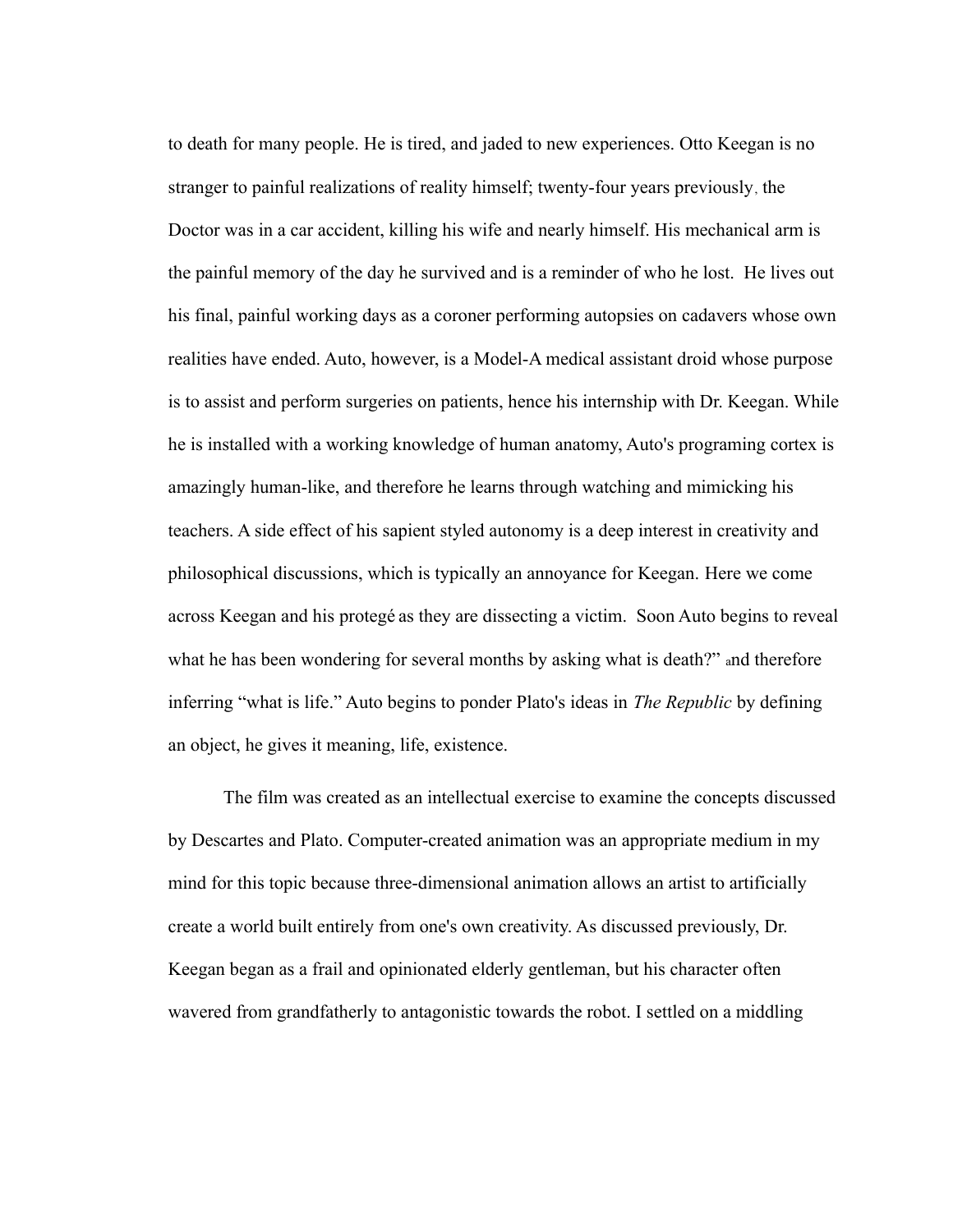approach to his character and focused more on the Robot. Auto, the child of the duo, was conceived as an extremely inquisitive robot.

Initially, Auto was designed as a hanging structure of tentacles, but this changed quickly into the hunchbacked Igor that the audience is familiar with. The setting itself, a morgue, seemed at the time to be adequate as a work space that would force one to consider reality, life and death as it relates to humans and automatons. However, I decided to take this one step further. I designed a morgue from hell, a grimy, bloody room similar in tone to Eakins' paintings. The textural grime of this room was intended to questions about the reason Auto and Dr. Keegan are here in the first place. Is this a war hospital perhaps, or are they criminals dissecting corpses for the organ markets? That is a plot line I never touched on beyond the visual feel of the film.

*I...Am*. concept scripting began in May 2010 along with character and scene concepts beginning in April and May of that year. I knew from the beginning that I wanted to make a film that discussed reality as an improvable ideal. That reality is only what we accept, whether it is scientific in nature or religious. I chose the story of a doctor dissecting a cadaver as a uniquely dark way to address the finality of death. To contrast the elderly doctor, I created Auto Maton as an immortal, non-biological entity that both understood the world and misunderstood even basic concepts such as life and death.

The summer of 2010 was spent modeling, rigging and texturing the characters and the morgue scene. I utilized Autodesk Maya to create the base model for each object, then used Brush for high-level detailing. Rigging, the process of creating a system of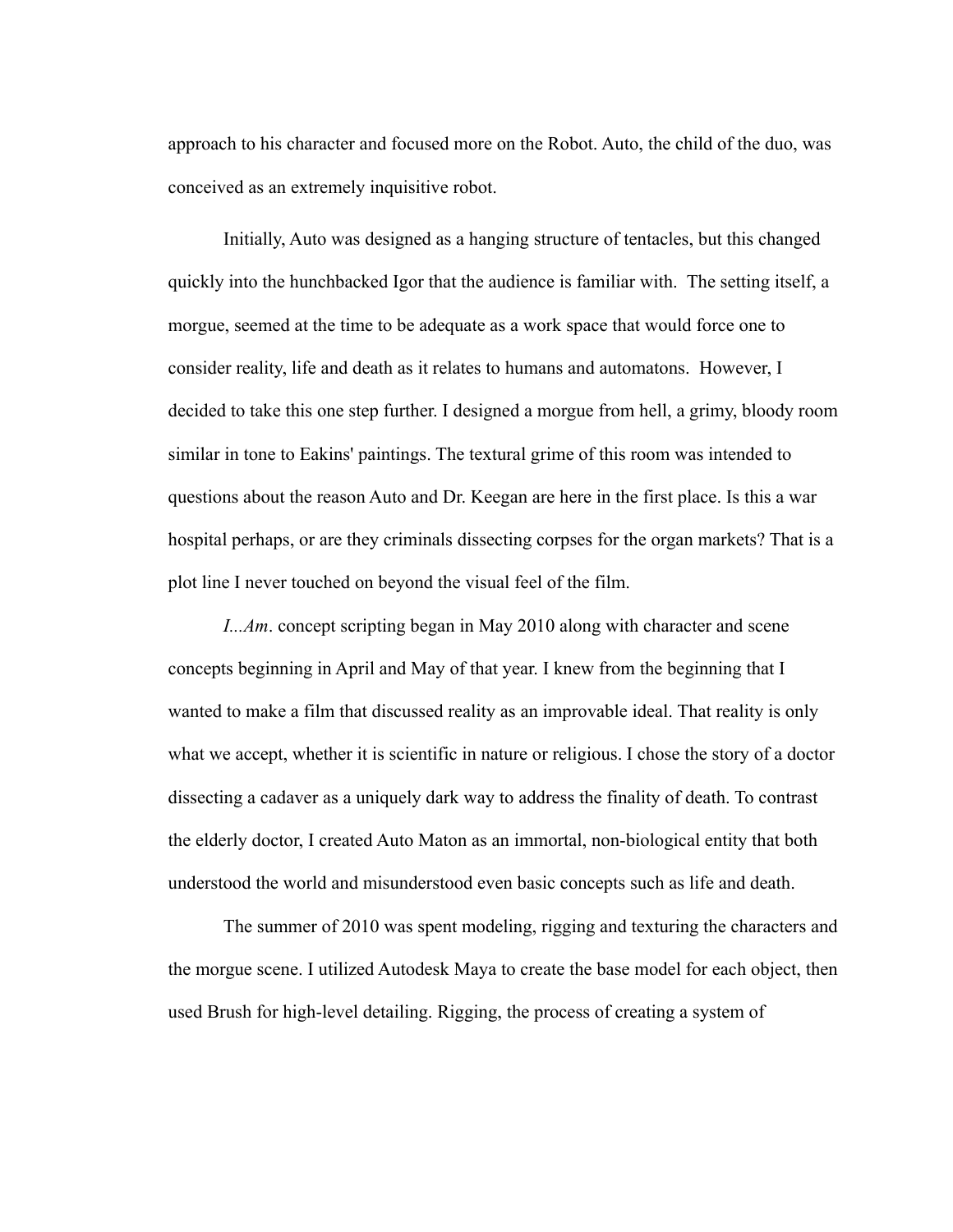controllers for a character, began in July 2010 and became an ever evolving process as I realized later on specific animation, acting and artistic needs for the characters, such as Auto's buzz saw or rotating claws and implemented them into the reference rig for Auto Maton. In September 2011 I finished the Doctor's facial controls to create a better range of expressions for lip syncing and animation.

Layout and Scratch dialogue began in August 2010 with the layout of characters and scenes in place of the initial storyboards, while working on the script. The first layout animatic video, a very rough cut with no animation at all and only my own voice as dialogue, was twelve minutes long. This was quickly reduced to ten minutes of run time and I began to work in earnest at blocking the motions of the characters. At the end of August and the beginning of September 2010, I used the talents of students Martin Ryder and Ben Rockey as scratch voice artists.

Work on the film continued for the next year until August 2011 when Andy Beane, John Ludwick and I cut the film's running time. After painfully cutting apparent issues and getting the film to a workable three minutes and fifteen seconds, it was obvious that a complete reanimation of the film was needed. So from October 2011 onwards, I reanimated the entire film and I can easily say that *I...Am*. is better for it.

Starting in October I held a call for voice actors and received over twenty interested inquiries from talented theater students. Corey Rudell, a local radio host and telecommunications student, was chosen for the voices of both the doctor and robot.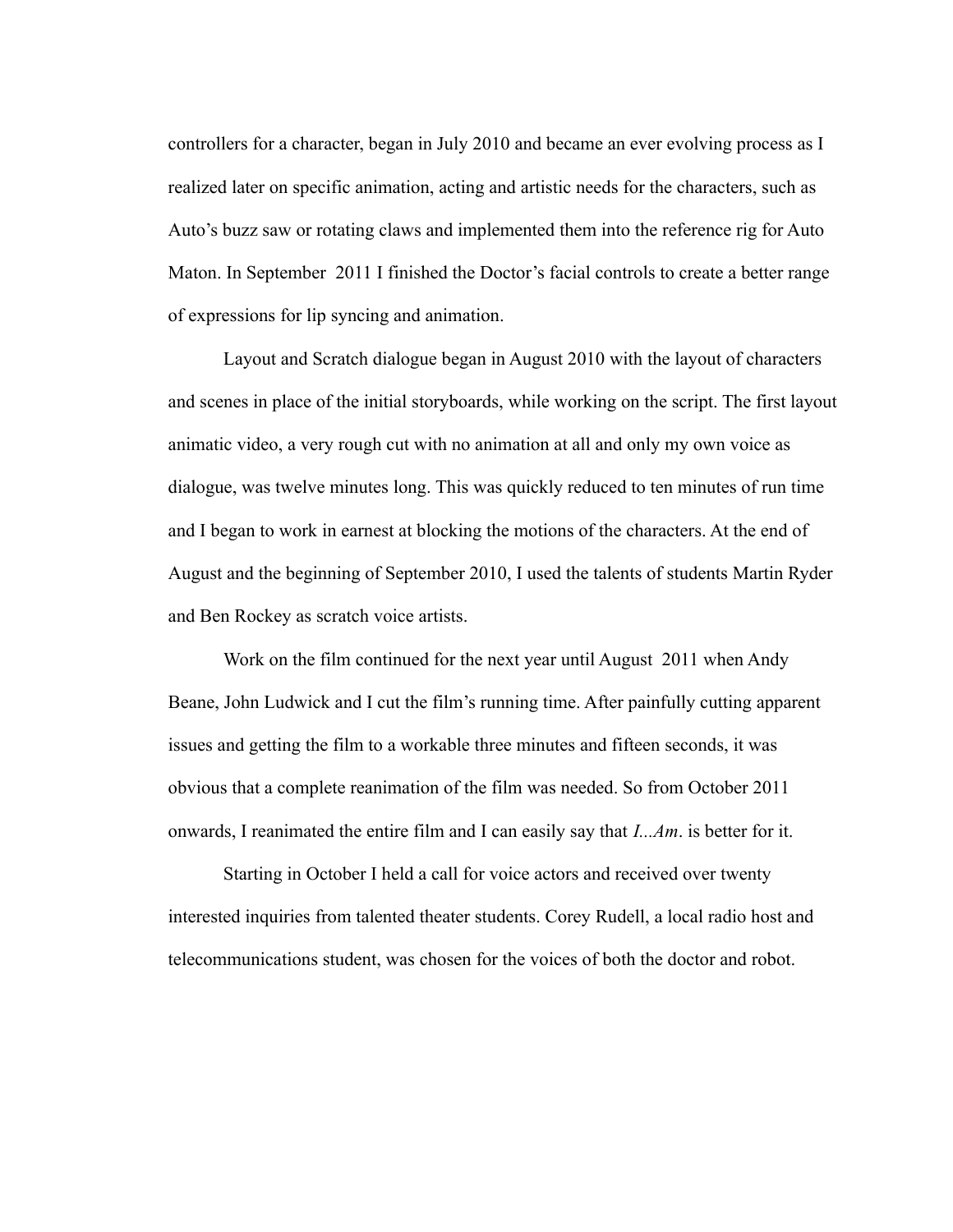Later, in January 2012, Nate Hess joined the film as a sound engineer to clean up the voice acting recordings and add in numerous ambient sound effects.

Animation continued through the rest of 2011 and into 2012. I finished animation by June 2012 and began rendering the film in May through July along with compositing the film with its sound, dialogue recordings and different render passes. When compositing this film together in After Effects, I used multiple render passes for each frame, each one designed to either bring out detail or soften undesired aspects of the particular target film frame. The render passes used are:

**Master Beauty** – This is the most basic rendering for the film, a straight rendered image using the Mental Ray render engine.

**Ambient Occlusion** – This pass darkens any possible occluded spaces, such as where two planes come together, useful for deepening a shot with blacks and shadows.

**Shadow** – This pass is for direct shadows as created by the light sources, it deepens shadows and gives control to shadows already created in the M**aster Beauty Pass**.

**No Refraction No Reflection** – This pass is absent refracted lights and reflected images.

**Reflection** – Similar to the shadow pass, it adds detail to reflected surfaces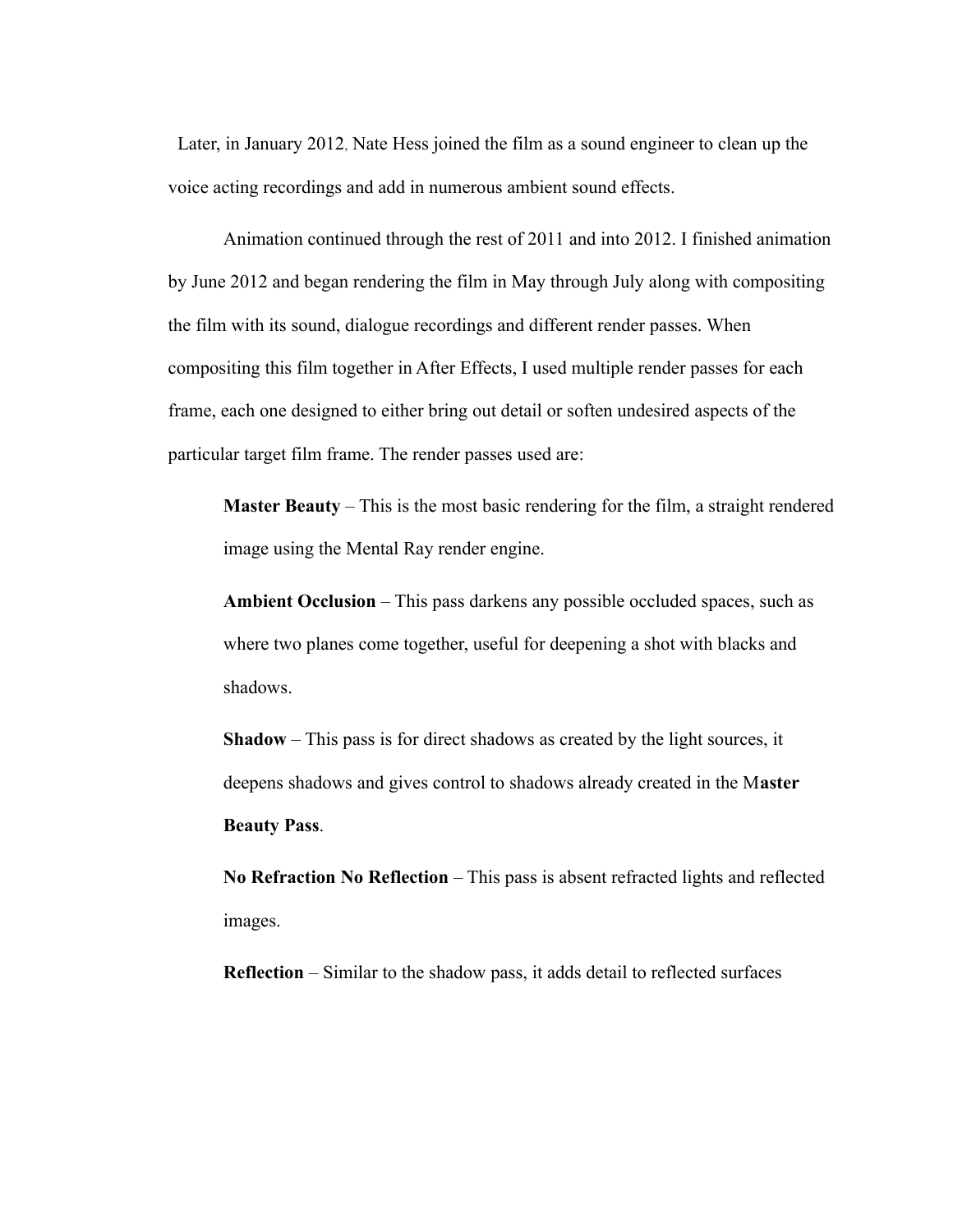**Robot lighting effects pass** – With my robot having lit hover pads and lights on the eyes and hands, this gives control over the particle effects used in After Effects.

After compiling these different layers and color correction with Magic Bullet plugin for After Effects, the final look of the film was achieved. I then placed each of the composited shots into a Master file in Adobe Premier Pro where sound is placed and the final film is exported out and ready for cinematic viewing.

*I...Am* has been an arduous labor of love for the past two years. After spending well over 4,500 hours on a film that is less than four minutes long, I am pleased with the results. This film strove to discuss philosophical arguments about the nature of our world and present plausible conclusions within the context of a computer generated world. By using industry standard software such as Maya, Zbrush, Photoshop, After Effects and many others, this project certainly reinforced my skills and forced me to learn new lessons throughout the many months of production.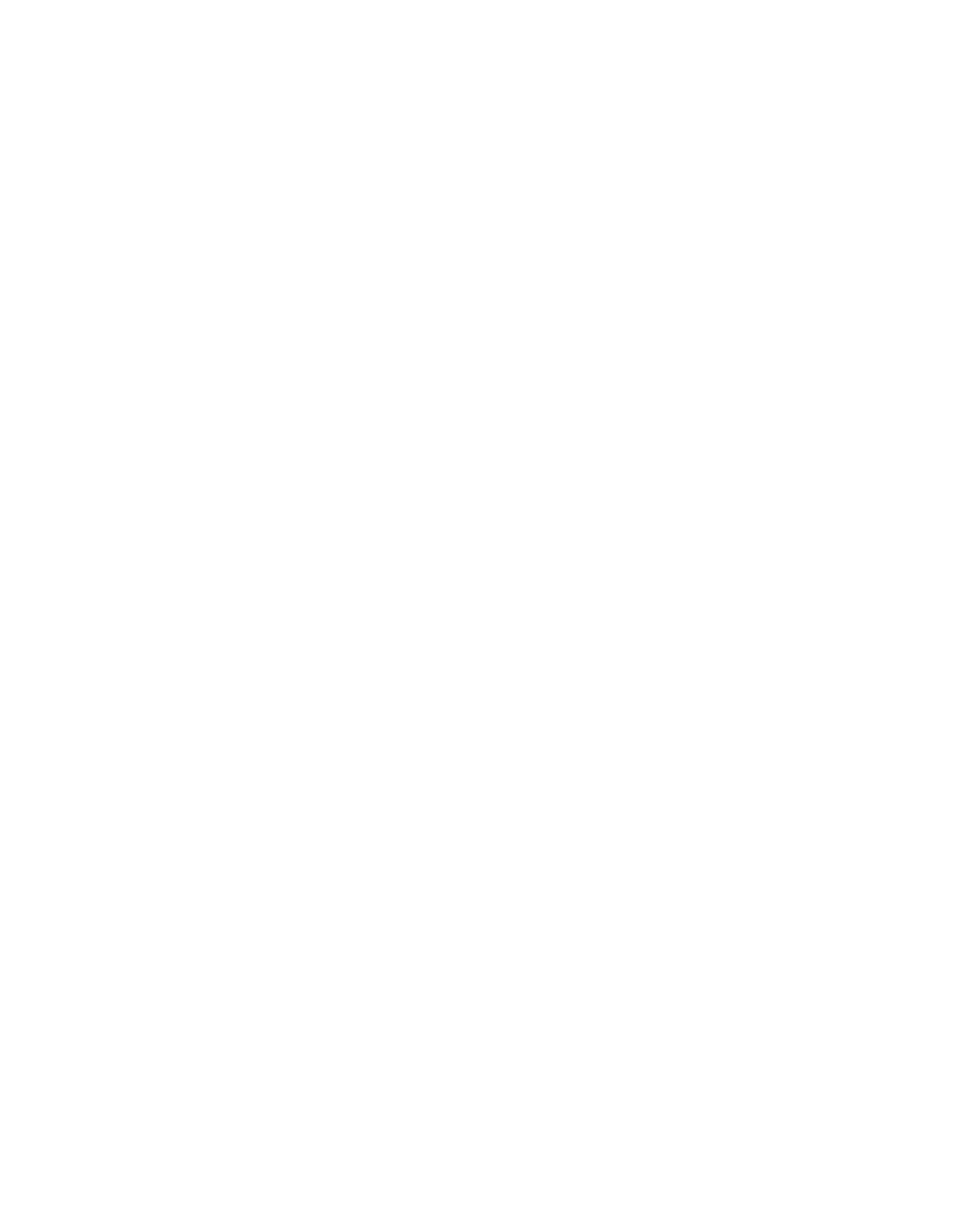#### IV. Conclusion

*I...Am* is a film about humanity's relationship with life. It discusses the prospects of reality as a series of electrical impulses indistinguishable from a virtual simulation. Reality is merely a series of shared experiences by entities and our perceptions of those intersecting experiences. By drawing on a variety of sources from Hollywood films, to fine art paintings and philosophical literature, I have created an animated film that asks and attempts to answer a few of these universal questions. I created a story that centers on two characters. An elderly, mortal human, whose lack of faith in the unseen is underlined by his proximity to his final moments in which he gradually and increasingly feels pains, then suddenly dies on the floor of the morgue, only to be lovingly placed into a cooler by Auto. It was certainly my intention to create a unique relationship between the atheist human and his agnostic familiar. I drew on the writings of Socrates and Plato for their relationship, along with taking many of Plato's own thoughts about reality being experienced through the mind and not solely from the body. Then, I applied Descartes defense of thought as proof of reality. Through this film, I came to the conclusion that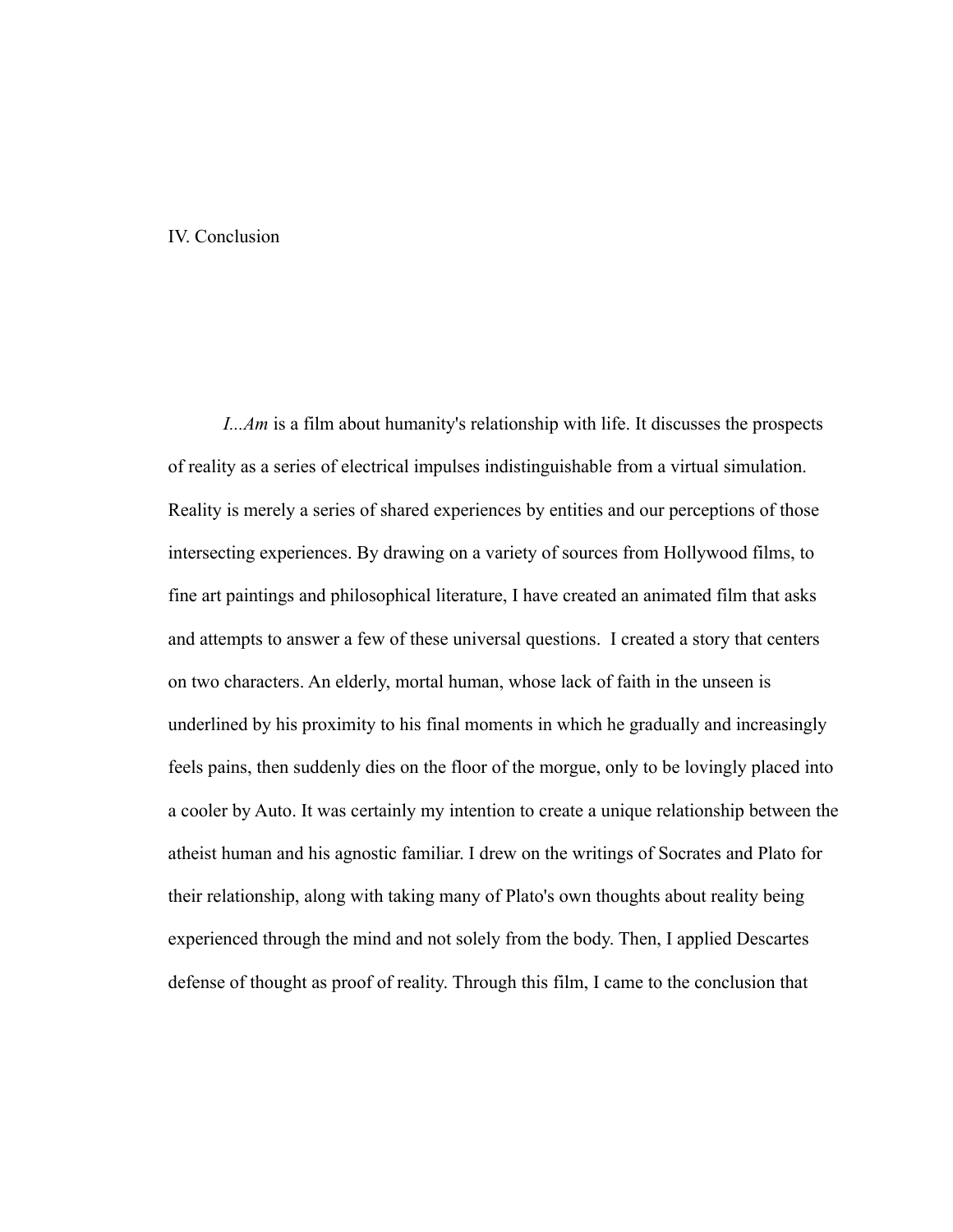existence is simply a list of experiences shared by multiple characters and interpreted by our own minds to fill in the gaps.

The last two years have been a mentally strenuous repetition of creation and destruction as I worked on *I...Am,* only to have it torn down by more practiced eyes through tough criticisms. Twenty-four months later, I am finally done. My experience with this film is nearing its conclusion and it will encounter new audiences as I submit this to film festivals for showings.

*I...Am* has been a journey for this artist. As a traditional sculptor, I came into the animation field with little experience as a filmmaker and had to find my way through the briar patches. However, I am proud of this film. It discusses my own ideas in a mature manner and the style follows my intentions as an artist. As a starting point in my filmmaking career, *I...Am* works how it is intended . It makes the audience ask questions that they cannot immediately answer. Nor should they, since these questions have answers as varied as each viewer and their own preceptions of reality.